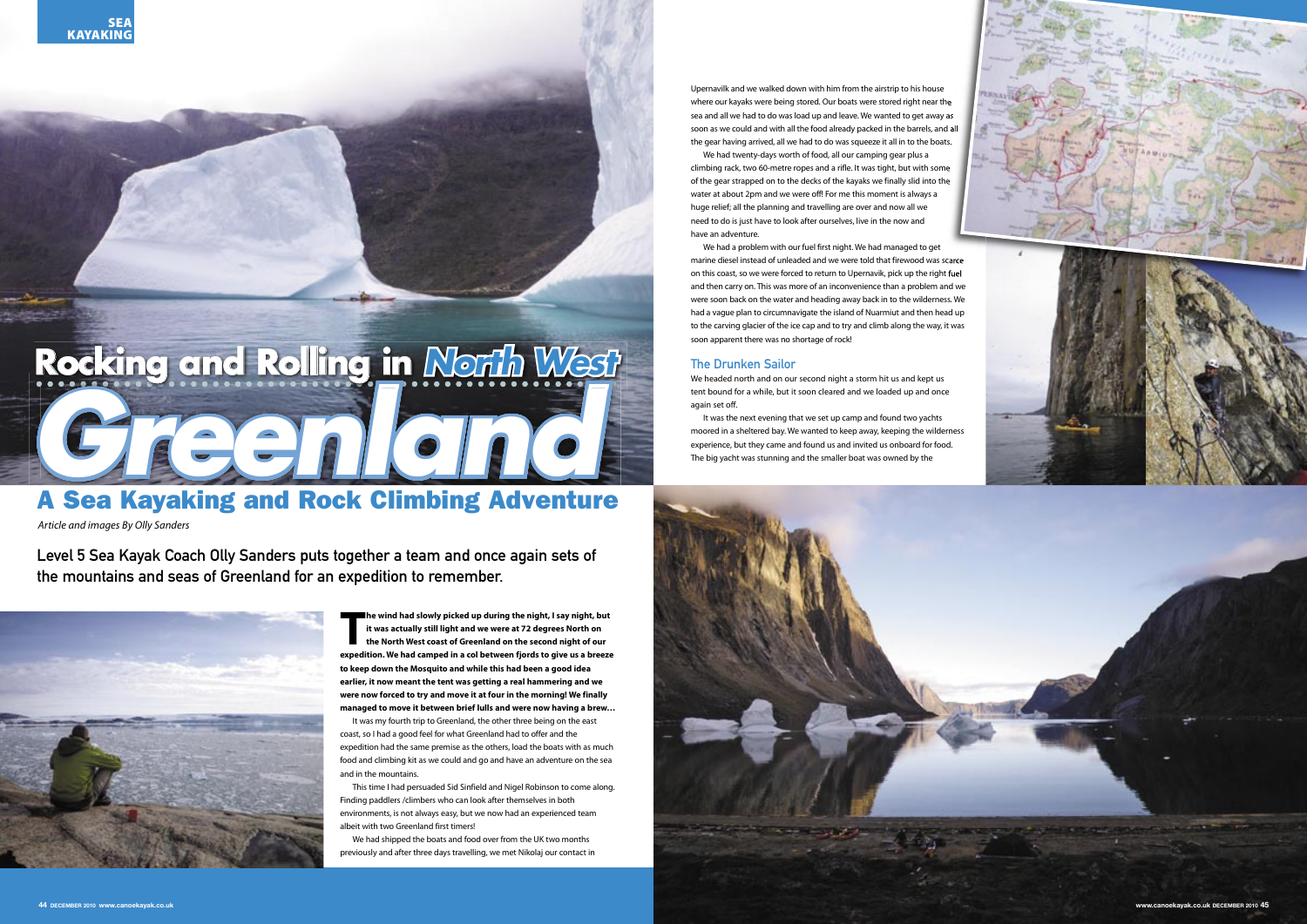We came across an Alpine Pillar they had talked about, it was stunning,